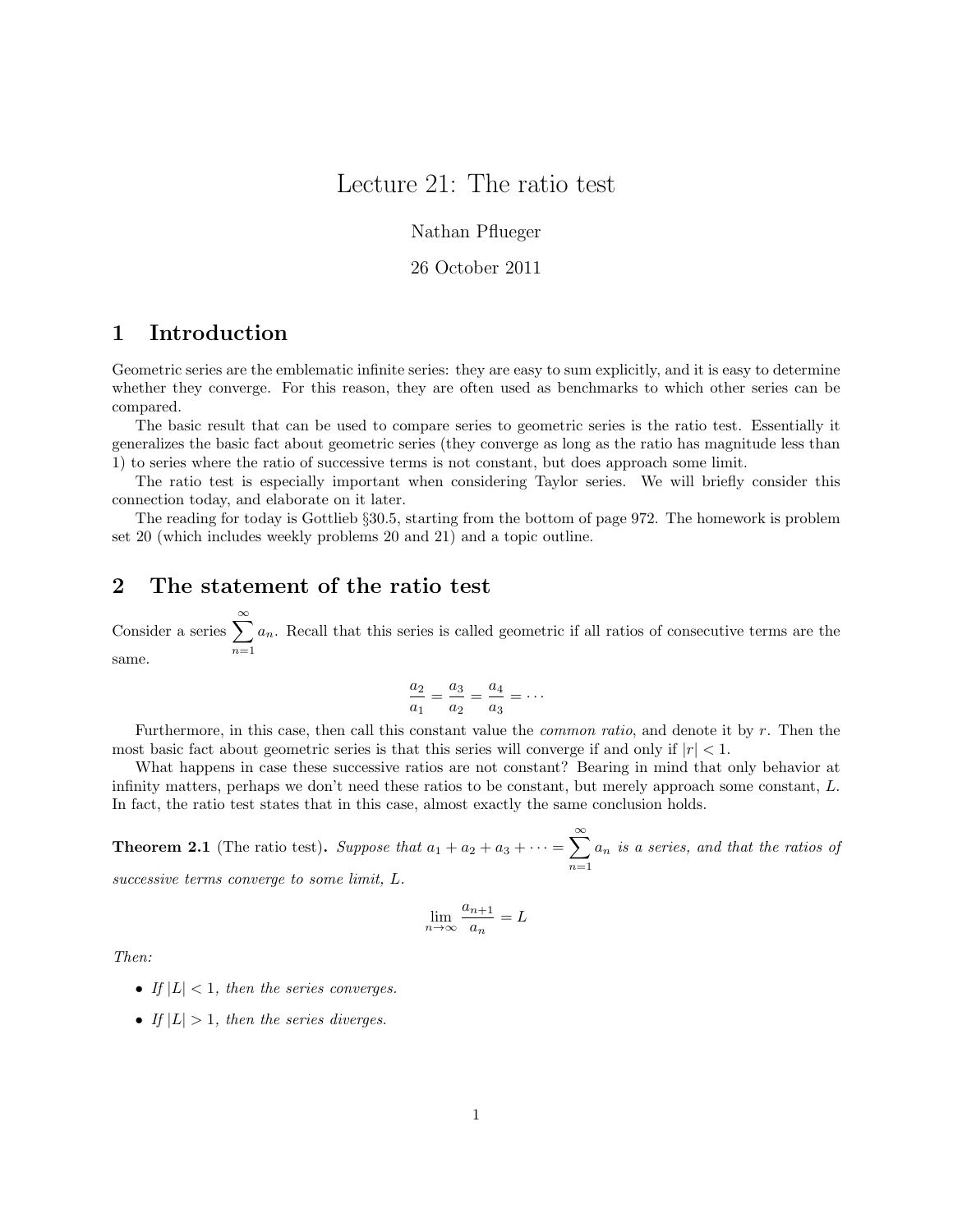Note that if  $|L| = 1$ , then the ratio test is inconclusive.

I shall not provide a detailed proof here. Essentially, what makes the argument work is that if the limit of the ratios is L, then the terms of the series are eventually bounded by a geometric series of ratio  $L + \epsilon$ or  $L - \epsilon$  (where  $\epsilon$  is a very small number), which will converge or diverge according to whether  $|L| < 1$  or  $|L| > 1.$ 

The reason that the test is inconclusive for  $L = \pm 1$  is that this is right on the cusp between convergence and divergence; the actual behavior will depend on things like which direction the ratios approach L from, and how quickly.

In fact, by considering absolute values and the fact that absolute convergence implies convergence, we obtain a slightly stronger statement (which follows readily from the original statement).

**Theorem 2.2** (Generalized ratio test). Suppose that  $a_1 + a_2 + a_3 + \cdots = \sum_{n=1}^{\infty} a_n$  $n=1$  $a_n$  is a series, and that the ratios of the absolute values of successive terms converge to some limit, L.

$$
\lim_{n \to \infty} \left| \frac{a_{n+1}}{a_n} \right| = L
$$

Then:

- If  $L < 1$ , then the series converges absolutely (and hence converges).
- If  $L > 1$ , then the series diverges.

Note that the generalized ration test will always establish either absolute convergence, divergence, or be inconclusive. It will always be inconclusive when applied to a conditionally convergence series.

#### 3 Examples

*Example* 3.1 (Geometric series). This is a bit of a silly example. Consider the series  $1 + r + r^2 + r^3 + \cdots$ . Then this can be written as  $\sum_{k=0}^{\infty} r^k$ , and the ratio of any two consecutive terms is  $\frac{r^{k+1}}{r^k}$  $\frac{r^{k-1}}{r^k} = r$ . Therefore the limit of the ratios of consecutive terms is  $\lim_{k\to\infty} \frac{r^{k+1}}{r^k}$  $r^{\frac{n+1}{r}} = r$ . So the ratio test implies that if  $|r| < 1$ , this series converges, and if  $|r| > 1$ , then the series diverges. Of course, we already knew that (and it the basis of the proof for the ratio test).

*Example* 3.2 (*p*-series). Consider the series  $\sum_{k=1}^{\infty} \frac{1}{k^p}$ , where *p* is some constant. Then the limit of ratios of consecutive terms is calculated as follows.

$$
\lim_{k \to \infty} \frac{1/(k+1)^p}{1/k^p} = \lim_{k \to \infty} \left(\frac{k}{k+1}\right)^p = 1.
$$

So the ratio test in this case is inconclusive (of course, we know for which values of  $p$  this series converges, by other means). You can't win them all.

Example 3.3. Consider the following series (a combination of sorts of p-series and geometric series):  $\sum_{n=1}^{\infty}$  $n=1$  $n^{27}$  $rac{v}{2^n}$ .

The ratio of successive terms is the following.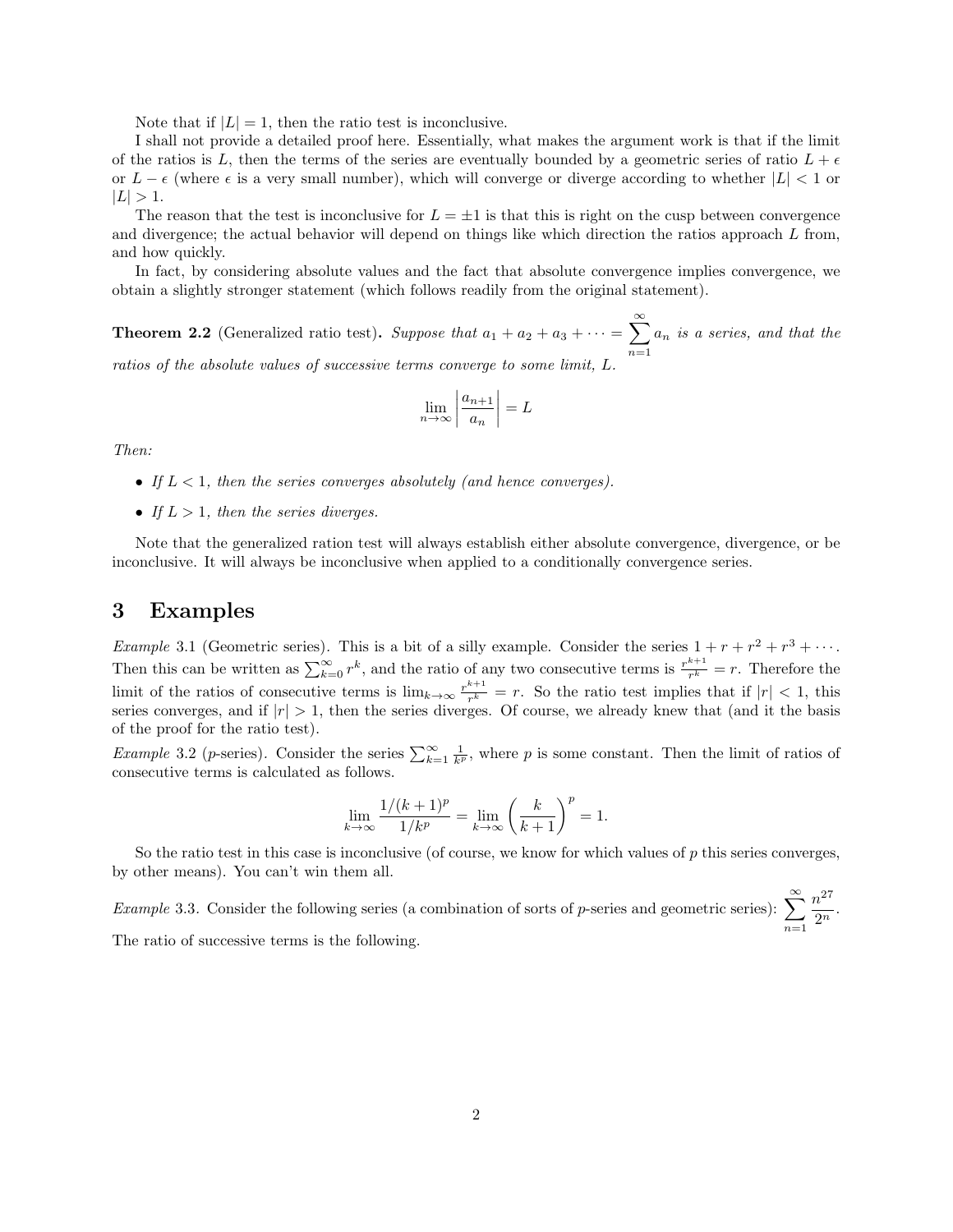$$
\lim_{n \to \infty} \frac{(n+1)^{27}/2^{n+1}}{n^{27}/2^n} = \lim_{n \to \infty} \left(\frac{n+1}{n}\right)^{27} \left(\frac{2^n}{2^{n+1}}\right)
$$

$$
= \lim_{n \to \infty} \left(1 + \frac{1}{n}\right)^{27} \cdot \frac{1}{2}
$$

$$
= 1^{27} \cdot \frac{1}{2}
$$

$$
= \frac{1}{2}
$$

Since  $\left|\frac{1}{2}\right|$  < 1, the ratio test implies that this series converges.

Note that we could have used the integral test to establish the convergence of this series, combined with prodigious integration by parts. Clearly, however, the ratio test was a much more straightforward option.

The last example demonstrates a general principle: the presence of exponentials in the terms of a series (here,  $\frac{1}{2^n}$ ) will generally overpower other parts of the series (here,  $x^{27}$ ) from the standpoint of convergence.

## 4 The ratio test applied to Taylor series

The main utility of the ratio test comes from what it gives when it is applied to Taylor series. Indeed, consider the Taylor series for  $\ln |1 + x|$ .

$$
x - \frac{1}{2}x^2 + \frac{1}{3}x^3 - \frac{1}{4}x^4 + \cdots
$$

The general term looks like  $(-1)^{n+1} \frac{1}{n} x^n$ . This essentially has a part that looks geometric  $(x^n)$  and a part that does not. The ratios of successive terms has a very simple limit in this case.

$$
\lim_{n \to \infty} \left| \frac{(-1)^{n+2} x^{n+1} / (n+1)}{(-1)^n x^n / n} \right| = \lim_{n \to \infty} |x| \cdot \frac{n}{n+1} = |x|
$$

Therefore the ratio test gives the following conclusion: the Taylor series for  $\ln |1+x|$  converges absolutely for  $|x| < 1$ , and diverges for  $|x| > 1$ . The number 1 is sometimes called the *radius of convergence*, and we will discuss this notion in more detail next time.

Consider another Taylor series.

$$
e^x = 1 + x + \frac{1}{2}x^2 + \frac{1}{3!}x^3 + \dots
$$

Now, the limit of the ratios of successive terms is the following.

$$
\lim_{n \to \infty} \left| \frac{x^{n+1}/(n+1)!}{x^n/n!} \right| = |x| \lim_{n \to \infty} \frac{n!}{(n+1)!}
$$

$$
= |x| \lim_{n \to \infty} \frac{1}{n+1}
$$

$$
= |x| \cdot 0
$$

$$
= 0
$$

Notice again that the limit is some constant times  $|x|$ . In this case, the constant is 0, so in fact this series converges absolutely for all values x.

It will frequently happen that the limit of successive terms of a Taylor series will be  $|x|$  times some constant factor. The constant factor will determine how wide a range of  $x$  will still permit convergence, i.e. what the radius of convergence will be.